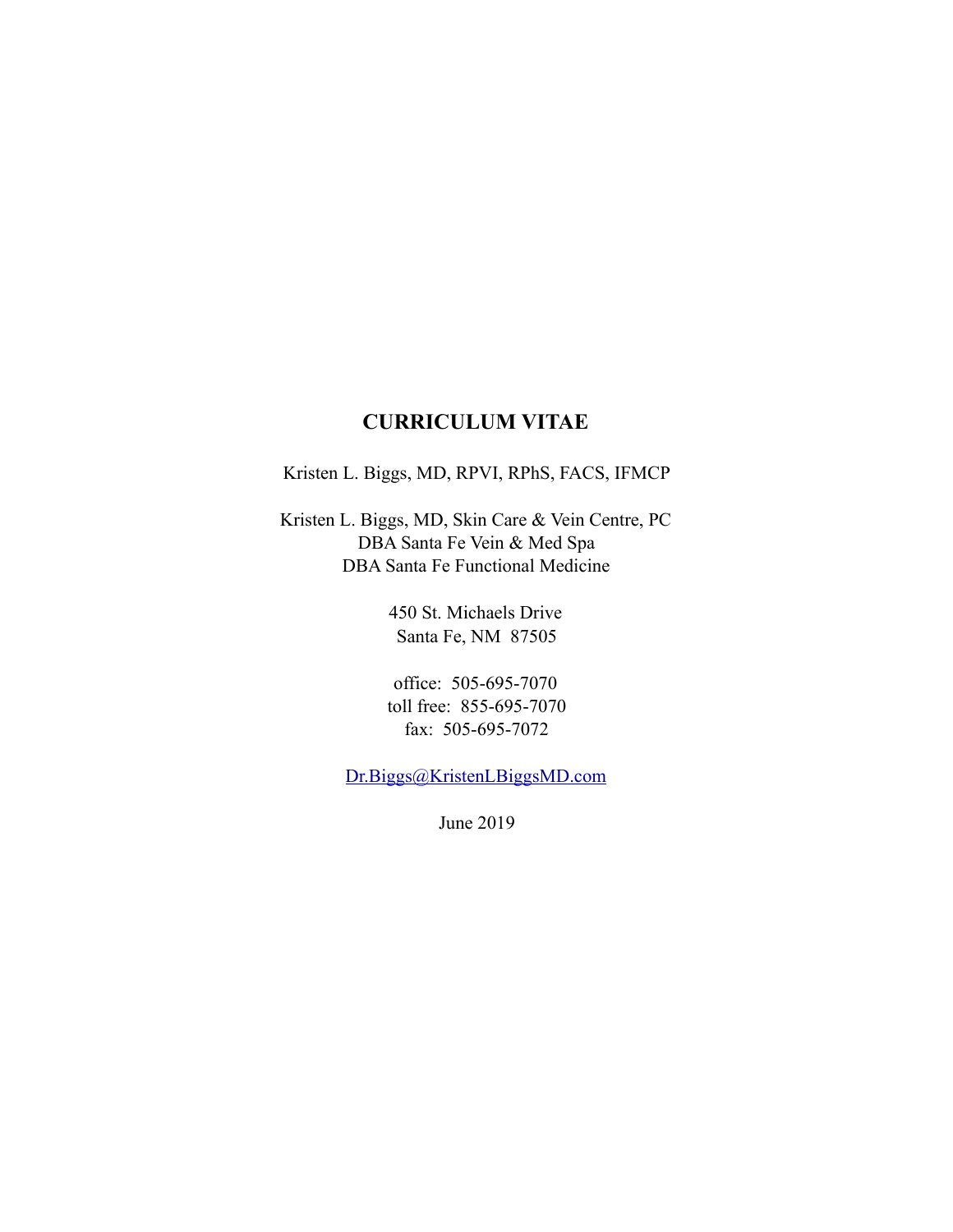# **Employment History:**

| $07/12$ - present | Kristen L. Biggs, MD, Skin Care & Vein Centre, PC<br>DBA Santa Fe Vein & Med Spa<br><b>DBA Santa Fe Functional Medicine</b><br><b>Owner, President, and CEO</b><br><b>Medical Director</b><br>450 St. Michaels Drive<br>Santa Fe, NM 87505                                                              |
|-------------------|---------------------------------------------------------------------------------------------------------------------------------------------------------------------------------------------------------------------------------------------------------------------------------------------------------|
|                   | 12/2013 - Kristen L. Biggs, MD, Skin Care & Vein Centre, PC, becomes<br>an Accredited Vascular Testing Facility by the Intersocietal<br>Accreditation Commission (IAC)                                                                                                                                  |
|                   | 1/2014 - Kristen L. Biggs, MD, Skin Care & Vein Centre, PC, becomes<br>the first Accredited Vein Center in New Mexico, and one of the<br>first three Accredited Vein Centers in the United States by the<br>Intersocietal Accreditation Commission (IAC)                                                |
| $07/08 - 6/12$    | <b>UNM HSC Department of Surgery</b><br><b>Assistant Professor of Vascular Surgery</b><br><b>Associate Program Director, General Surgery</b><br><b>Medical Director, UNM Vein Center</b><br>Division of Vascular Surgery<br><b>MSC10 5610</b><br>University of New Mexico<br>Albuquerque, NM 87131-0001 |
| <b>Education:</b> |                                                                                                                                                                                                                                                                                                         |
| $06/16 - 05/18$   | <b>Institute for Functional Medicine Student</b><br>The Institute for Functional Medicine<br>Executive Director of Medical Education, IFM: Robert Luby, MD<br>Director of Medical Education, IFM: Dan Lukaczer, ND                                                                                      |
| $07/06 - 06/08$   | <b>Fellow in Vascular Surgery</b><br>Division of Vascular Surgery<br>University of California, Los Angeles<br>Los Angeles, California<br>Program Director: Peter F. Lawrence, MD, Chief of Vascular Surgery,<br><b>UCLA</b>                                                                             |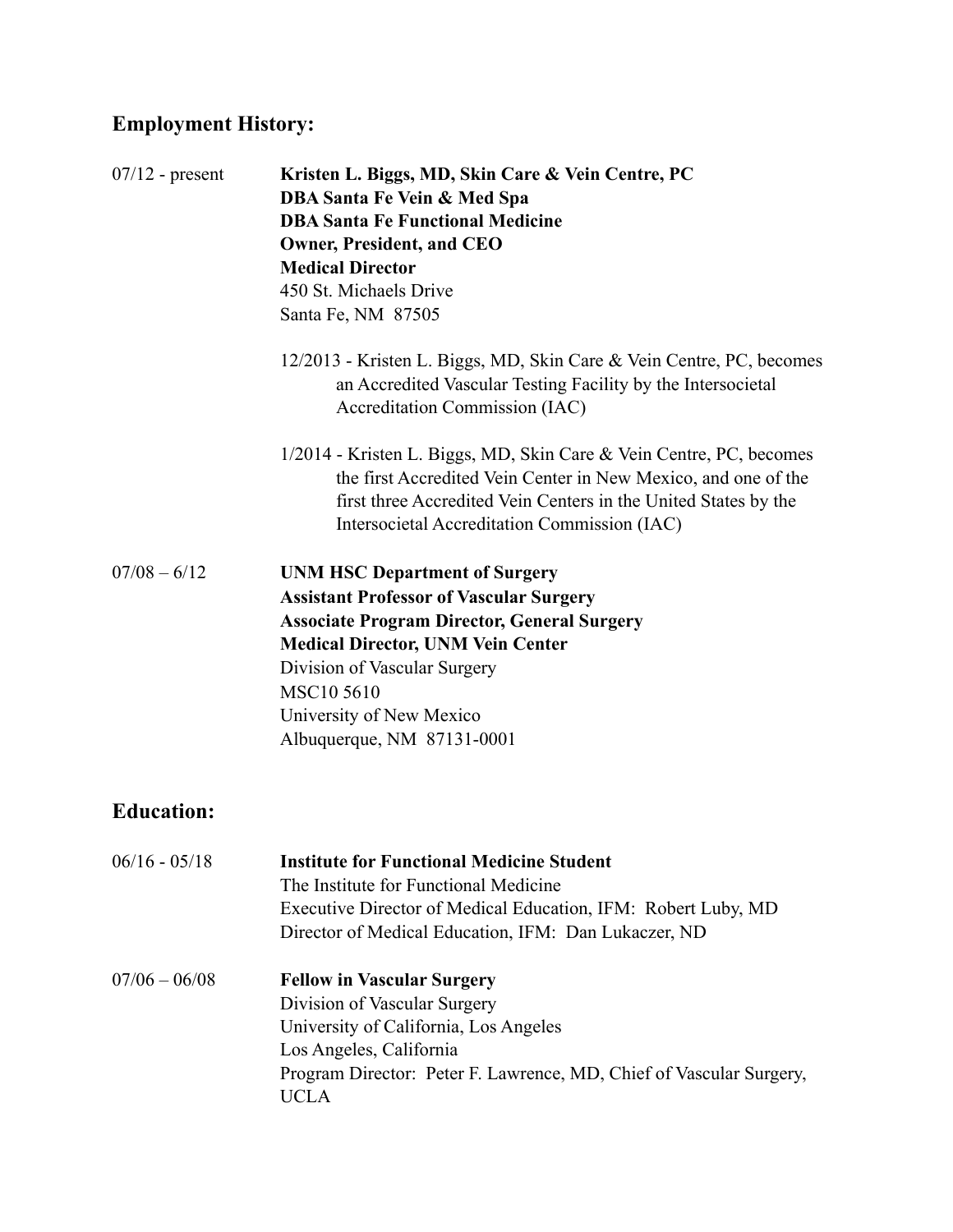| $07/00 - 06/06$ | <b>Categorical General Surgery Resident</b><br>Department of General Surgery<br>University of Texas at San Antonio / Wilford Hall Medical Center<br>San Antonio, Texas<br>Mentor: Boulos Toursarkissian, MD, Chief of Vascular Surgery,<br><b>UTHSCSA</b> |
|-----------------|-----------------------------------------------------------------------------------------------------------------------------------------------------------------------------------------------------------------------------------------------------------|
| $07/03 - 06/04$ | <b>Vascular Surgery Research Fellow</b><br>University of Texas at San Antonio Wilford Hall Medical Center Clinical<br>Research Squadron San Antonio, Texas<br>Mentor: Andy C. Chiou, MD, MPH, Chief of Vascular Surgery, WHMC                             |
| $06/96 - 5/00$  | <b>University of Texas Health Science Center Medical School</b><br>San Antonio, Texas<br>M.D.                                                                                                                                                             |
| $06/92 - 5/96$  | <b>Southwestern University</b><br>Georgetown, Texas B.S., Chemistry, magna cum laude.                                                                                                                                                                     |

# **Licensure:**

| 2018-present | Institute for Functional Medicine Certified Practitioner (IFMCP)          |
|--------------|---------------------------------------------------------------------------|
| 2013-present | Registered Phlebology Sonographer (RPhS), Cardiovascular Credentialing    |
|              | International (CCI)                                                       |
| 2009-present | Board Certified in Vascular Surgery, The American Board of Surgery        |
| 2008-present | Registered Physician in Vascular Interpretation (RPVI), The American      |
|              | <b>Registry for Diagnostic Medical Sonography (ARDMS)</b>                 |
| 2008-present | New Mexico Board of Pharmacy Controlled Substance License                 |
| 2008-present | Physician License, New Mexico Medical Board                               |
| 2006-2018    | Board Certified in Surgery, The American Board of Surgery                 |
| 2006-2008    | Physician and Surgeon License, The Medical Board of California            |
| 2006-present | Controlled Substance Registration Certificate, United States Department   |
|              | of Justice Drug Enforcement Administration                                |
| 2006-2008    | Fluoroscopy X-ray Supervisor and Operator Permit, California              |
|              | Department of Health Services Radiologic Health Branch                    |
| 2000-2006    | Physicians in Training Postgraduate Resident Permit, Texas State Board of |
|              | <b>Medical Examiners</b>                                                  |
|              |                                                                           |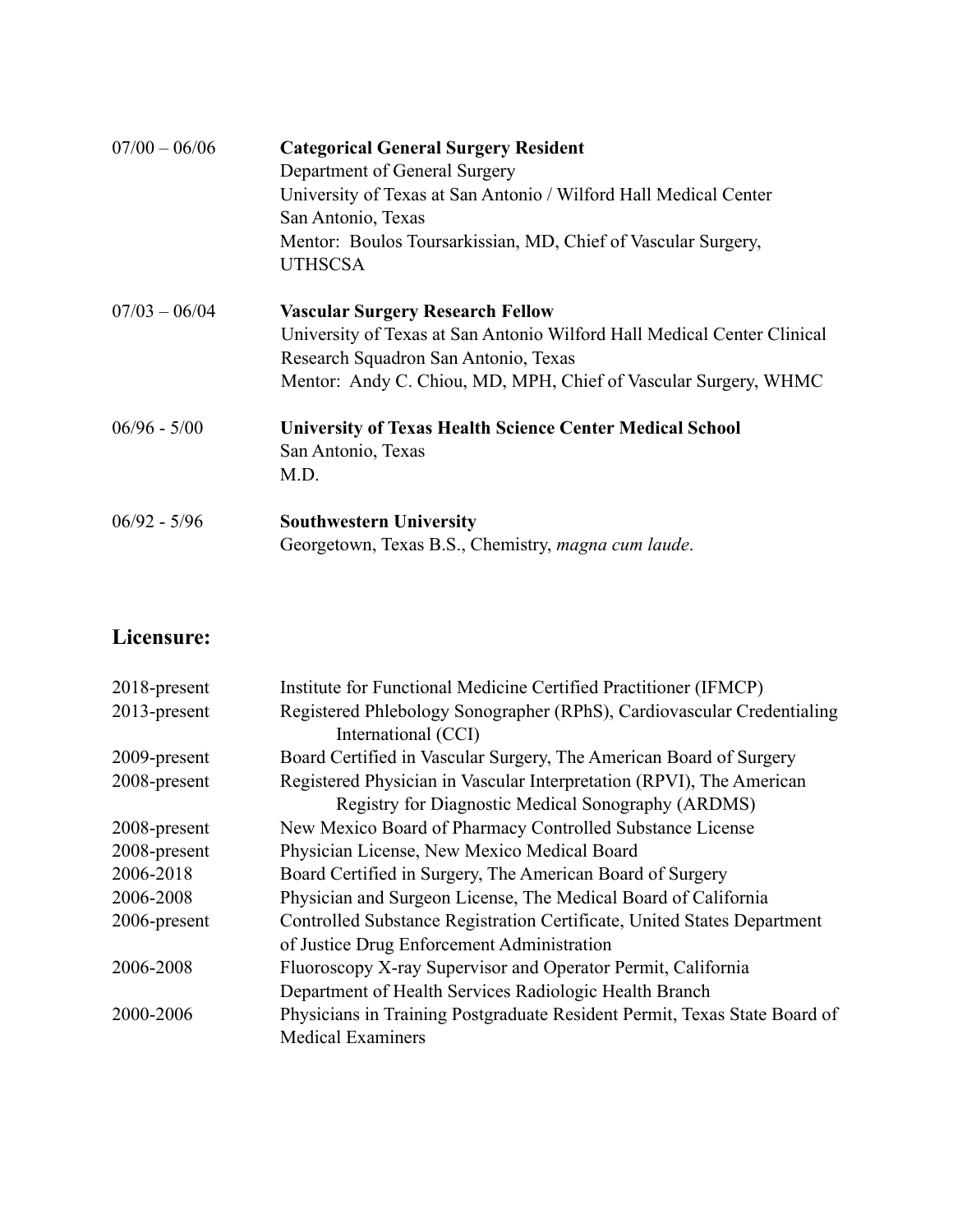## **Honors and Awards:**

| 2006-2007 | <b>Outstanding Student Teaching Award</b><br>Awarded by the UCLA Department of Surgery.             |
|-----------|-----------------------------------------------------------------------------------------------------|
| 1997      | <b>Medical Student Summer Research Stipend</b><br>Awarded by the Office of the Medical Dean.        |
| 1996      | Phi Beta Kappa.<br>Southwestern University.                                                         |
| 1996      | Dean's Award for Exemplary Participation in the School of Fine<br><b>Arts</b>                       |
| 1996      | <b>Senior Honor Pin awarded by the Department of Music.</b>                                         |
| 1992-1996 | Academic Scholarship. One quarter tuition merit scholarship.                                        |
| 1992-1996 | <b>Music Performance Award Scholarship</b>                                                          |
| 1992-1996 | Dean's List. Southwestern University.                                                               |
| 1994      | Summer Undergraduate Research Fellowship Stipend<br>Awarded by UTHSCSA, Department of Pharmacology. |

# **Research Experience:**

| $07/03 - 06/04$ | <b>Vascular Surgery Research Fellow</b><br>University of Texas at San Antonio and Wilford Hall Medical Center,<br>Clinical Research Squadron.<br>Andy C. Chiou, MD, MPH, Chief of Vascular Surgery, WHMC.<br>Designed and completed IRB approved clinical research protocols and<br>other clinical projects for publication and presentation. |
|-----------------|-----------------------------------------------------------------------------------------------------------------------------------------------------------------------------------------------------------------------------------------------------------------------------------------------------------------------------------------------|
| Summer 1997     | <b>Medical Student Summer Research Program</b><br>Joseph R. Haywood, PhD, UTHSCSA, Department of Pharmacology.<br>Investigated [ <sup>3</sup> H]MK-801 binding to the NMDA receptor-coupled ion<br>channel in hypertensive and normotensive rat adrenal glands.                                                                               |
| Summer 1994     | <b>Student Undergraduate Research Fellowship (S.U.R.F.)</b><br>Program<br>Joseph R. Haywood, PhD, UTHSCSA, Department of Pharmacology.<br>Investigated the uptake mechanisms of norepinephrine in PC12 cells.                                                                                                                                 |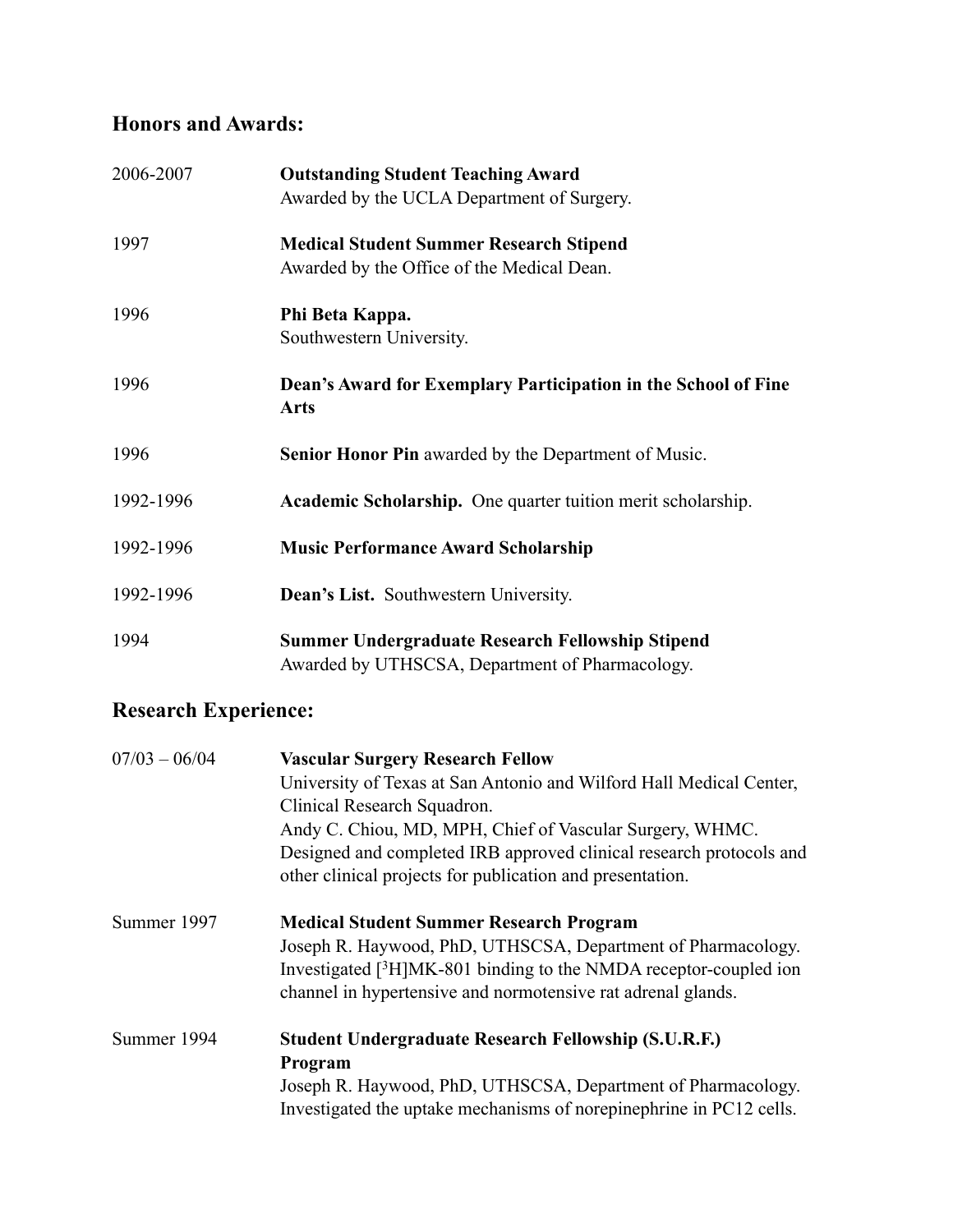### **Publications:**

Sarangarm D, Knepper J, Marek J, **Biggs KL**, Robertson D, Langsfeld M. Post-endovascular aneurysm repair patient outcomes and follow-up are not adversely impacted by long travel distance to tertiary vascular surgery centers. Ann Vasc Surg. 2010;24(8):1075-81.

**Biggs KL**, Moore WS. Current Trends in Managing Carotid Artery Disease. In: Starnes BW and Martin RF, editors. Surgical Clinics of North America. Vascular Surgery: New Concepts and Practice for the General Surgeon. Volume 87, Number 5. Philadelphia, Pennsylvania: W.B. Saunders Company; 2007. p. 995-1016.

Chiou AC, **Biggs KL**, Lin PH. Thoracic Aorta Disease. In: Lumsden AB, Lin PH, Bush RL, Chen C. Endovascular Therapy: Principles of Peripheral Interventions. Blackwell Publishing; 2006; 103-120.

Chiou AC, **Biggs KL**, Matsumura JS. Vena cava filters: why, when, what, how? Perspect Vasc Surg Endovasc Ther. 2005;17(4):329-39.

Fitzpatrick CM, **Biggs KL**, Atkins BZ, Quance-Fitch FJ, Dixon PS, Savage SA, Jenkins DH, Kerby JD. Prolonged low-volume resuscitation with HBOC-201 in a large-animal survival model of controlled hemorrhage. Journal of Trauma-Injury Infection & Critical Care. 2005;59(2):273-8; discussion 281-3.

Chiou AC, **Biggs K**, Matsumura J. Update on Thoracic Aortic Endograft. In: Yao JST, Pearce WH, editors. Trends in Vascular Surgery. Appleton and Lange; 2004.

**Biggs K**. Medical illustrations for Update on Thoracic Aortic Endograft. In: Yao JST, Pearce WH, editors. Trends in Vascular Surgery. Appleton and Lange; 2004.

**Biggs KL**, Chiou AC, Hagino RT, Klucznik RP. Endovascular repair of a spontaneous carotid artery dissection with carotid stent and coils. J Vasc Surg. 2004;40:170-173.

**Biggs KL**, Sykes MT. Arterial Insufficiency Ulcers: Principles of Management. In: Sheffield PJ, Smith APS, Fife CE, editors. Wound Care Practice. Flagstaff, Arizona: Best Publishing Company; 2004. p. 225-250.

### **Presentations:**

#### **National**

"Filters, Retrievable; Fact or Fiction;" 37th Annual Symposium of The Society for Clinical Vascular Surgery; Ft. Lauderdale, Florida, March 2009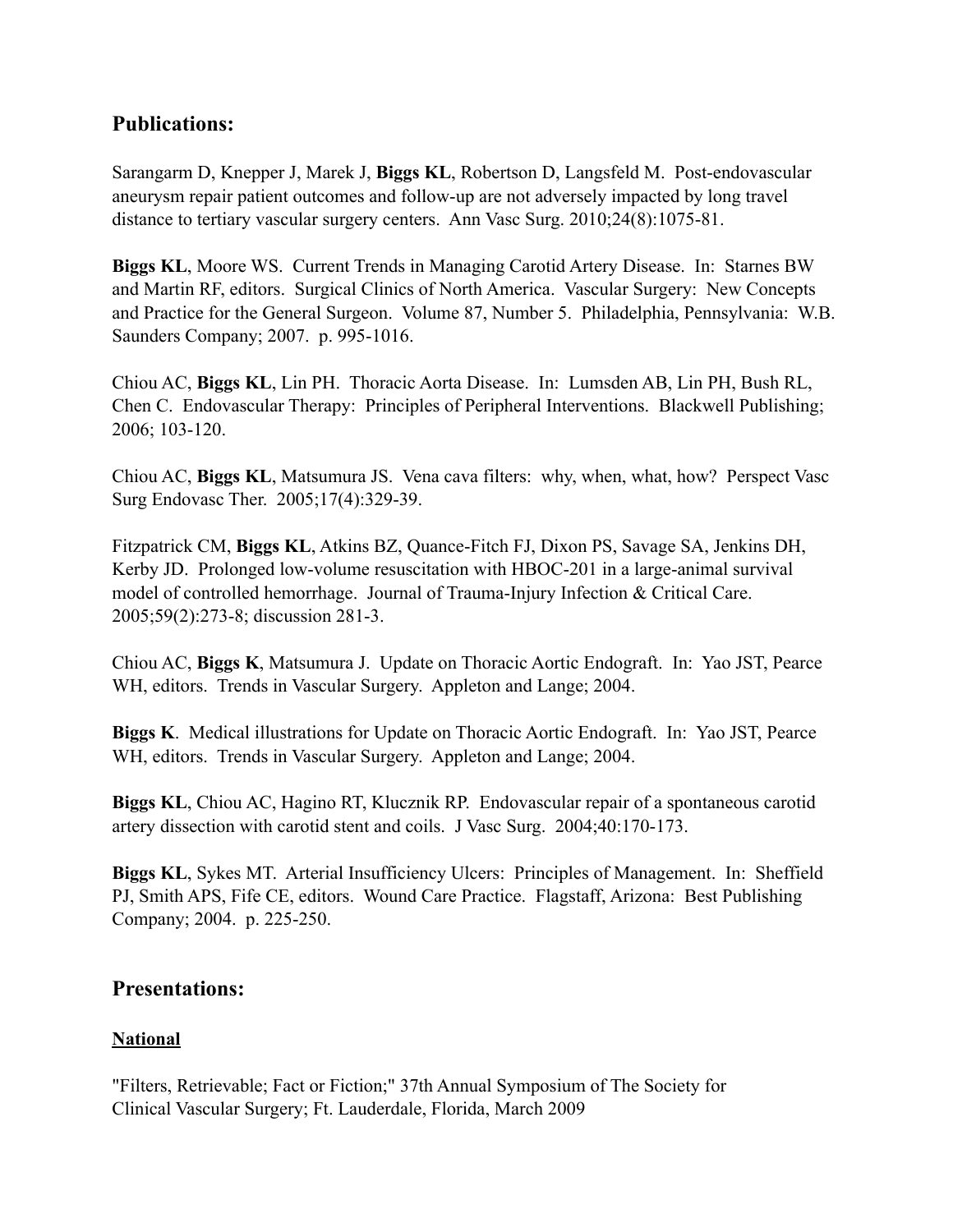"Post-Endovascular Aneurysm Repair Patient Outcomes And Follow-up Are Not Adversely Impacted By Long Travel Distance To Tertiary Vascular Surgery Centers;" 37th Annual Symposium of The Society for Clinical Vascular Surgery; Ft. Lauderdale, Florida, March 2009

"Surgical Treatment of Varicose Veins – Stab Avulsion or Light Assisted Stab Phlebectomy;" 25th Annual UCLA Symposium: A Comprehensive Review and Update of What's New in Vascular and Endovascular Surgery; Beverly Hills, California, October 2007

"Interesting Finding of a Free-Floating Peripheral Arterial Plaque;" The Society for Vascular Surgery Annual Meeting; Anaheim, California, June 2004

"Endovascular Repair of a Spontaneous Carotid Artery Dissection With Carotid Stent and Coils;" 28th Annual Meeting of The Southern Association of Vascular Surgery; Rio Grande, Puerto Rico, January 2004

#### **Regional**

"Traumatic Pseudoaneurysm in the Presence of Congenital Arteriovenous Malformation: Endovascular Management;" 25th Annual Meeting of The Southern California Vascular Surgical Society; Coronado, California, May 2007

"Patient Satisfaction After Light-Assisted Phlebectomy;" 25th Annual Meeting of The Southern California Vascular Surgical Society; Coronado, California, May 2007

#### **Local**

"DIGIN: A Functional Medicine Approach To Root Causes of Gastrointestinal Dysfunction." CHRISTUS St. Vincent's Regional Medical Center Grand Rounds, February 11, 2019

"Introduction to Functional Medicine: Applied Systems Medicine." CHRISTUS St. Vincent's Regional Medical Center Grand Rounds, February 4, 2019

"It's not vain to treat your varicose veins. It's important for your vascular health." The Kingston Residence of Santa Fe Healthcare Series, January 2013

"Diagnosis and Treatment of Chronic Venous Insufficiency: A Vascular Surgeon's Perspective;" El Centro Family Health Provider Breakfast at the Rio Arriba Health Commons in Espanola, New Mexico, January 2013

"Diagnosis and Treatment of Chronic Venous Insufficiency: A Vascular Surgeon's Perspective;" Los Alamos Medical Center, December 2012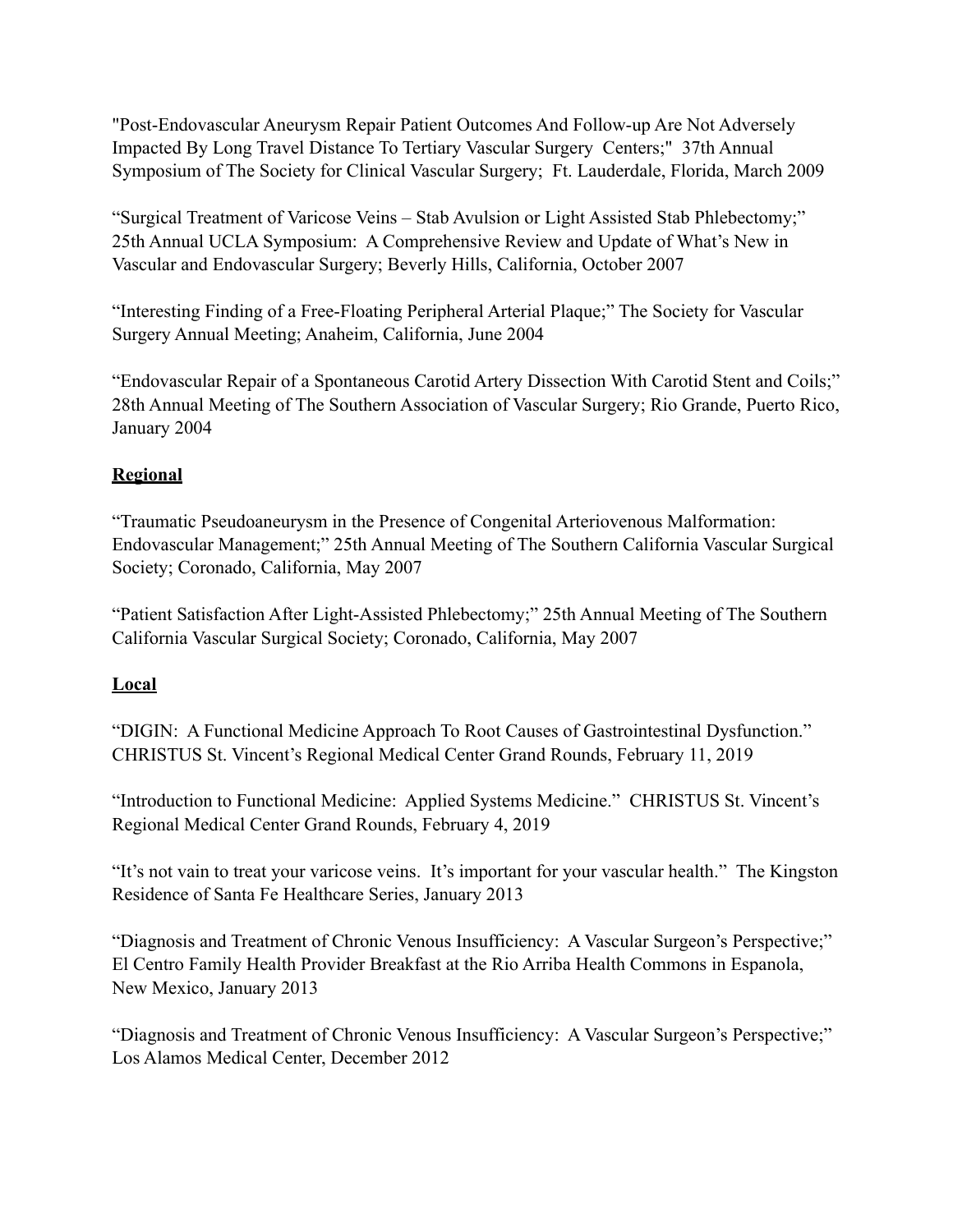"Diagnosis and Treatment of Chronic Venous Insufficiency: A Vascular Surgeon's Perspective;" CHRISTUS St. Vincent's Regional Medical Center Grand Rounds, November 2012

"Updates in the Management of Vein Disease;" Santa Fe Community College, October 2012

"Updates in the Treatment of Venous Insufficiency;" The 32nd Annual Fall Primary Care Conference of the New Mexico Academy of Physician Assistants, September 2012

"Venous Disorders in the Elderly;" The University of New Mexico Health Science Center Geriatrics Grand Rounds, March 2012

"Peripheral Artery Aneurysms in the Upper Extremity;" The University of New Mexico Health Science Center Vascular Surgery Grand Rounds, February 2012

"Varicose Vein Management;" The University of New Mexico Health Science Center Vascular Surgery Grand Rounds, June 2012

"Perioperative Management of Vascular Surgery Patients;" Fundamentals of the Post-Anesthesia Care Unit Lecture Series, June 2012

"Antiplatelet Drugs in Vascular Surgery;" The University of New Mexico Health Science Center Vascular Surgery Grand Rounds, April 2011

"Management of Mesenteric Ischemia;" The University of New Mexico Health Science Center Vascular Surgery Grand Rounds, July 2010

"An Update on the Management of Varicose and Spider Veins;" Department of Surgery City-Wide Grand Rounds, June 2010

"Diagnosis and Management of Renal Artery Stenosis;" The University of New Mexico Health Science Center Vascular Surgery Grand Rounds, March 2010

"The Evolution of Management of Thoracoabdominal Aortic Aneurysms;" The University of New Mexico Health Science Center Vascular Surgery Grand Rounds, November 2009

"Management of Mesenteric Ischemia;" Current Concepts in General Surgery Conference; Albuquerque, New Mexico, September 2009

"Diagnostic Studies of Venous Disease;" The University of New Mexico Health Science Center Vascular Surgery Grand Rounds, July 2009

"The Evolution of Management of Thoracoabdominal Aneurysms;" Current Concepts in General Surgery Conference; Albuquerque, New Mexico, September 2008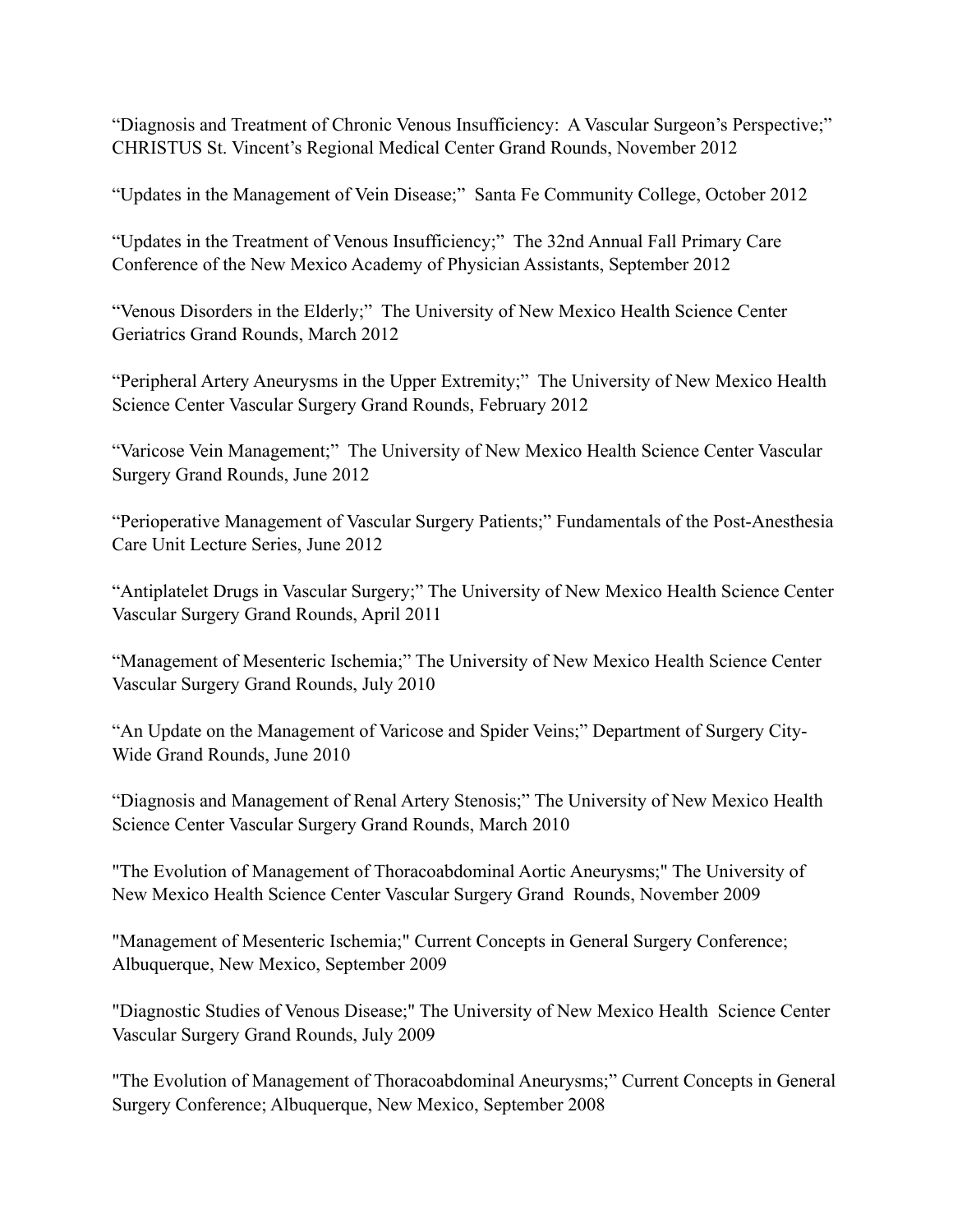"Venous Insufficiency;" Vascular Ultrasound Lecture Series, UCLA Division of Vascular Surgery; Los Angeles, California, April 2008

"Acute Venous Thrombosis;" Vascular Ultrasound Lecture Series, UCLA Division of Vascular Surgery; Los Angeles, California, February 2008

"Peripheral Arterial Scanning and Post-Op Graft Surveillance;" Vascular Ultrasound Lecture Series, UCLA Division of Vascular Surgery; Los Angeles, California, October 2007 "Arterial Hemodynamics;" Vascular Ultrasound Lecture Series, UCLA Division of Vascular Surgery; Los Angeles, California, August 2007

"Vena Caval Filters;" The University of Texas Health Science Center at San Antonio General Surgery Grand Rounds, October 2005

"Adrenal Insufficiency in ICU patients;" The Wilford Hall Medical Center General Surgery Resident Conference, November 2004

"Carotid Artery Radiation Injury: Screening Guidelines and Treatment Options;" 30th Annual Meeting of the J. Bradley Aust Surgical Society, June 2004

"Ruptured Popliteal Wallstent with Peroneal Embolization and Acute Limb Ischemia;" The Endovascular Club of San Antonio, May 2004

"Renovascular Hypertension: An Update on Current Practice;" The Wilford Hall Medical Center General Surgery Grand Rounds, February 2004

"Carotid Artery Stents Used in The Acute Setting – A Case Report;" The Endovascular Club of San Antonio, November 2003

"Carotid Dissection;" The Wilford Hall Medical Center Vascular Surgery / Interventional Radiology Conference, October 2003

"Renovascular Hypertension;" The Wilford Hall Medical Center Vascular Surgery / Interventional Radiology Conference, September 2002

### **Funding and Grants:**

February 2004 – Awarded \$800 by the Surgeon General's Office (SGO) in support of research protocol FWH20040072H: "Carotid Artery Radiation Injury: Screening Guidelines and Treatment Options"